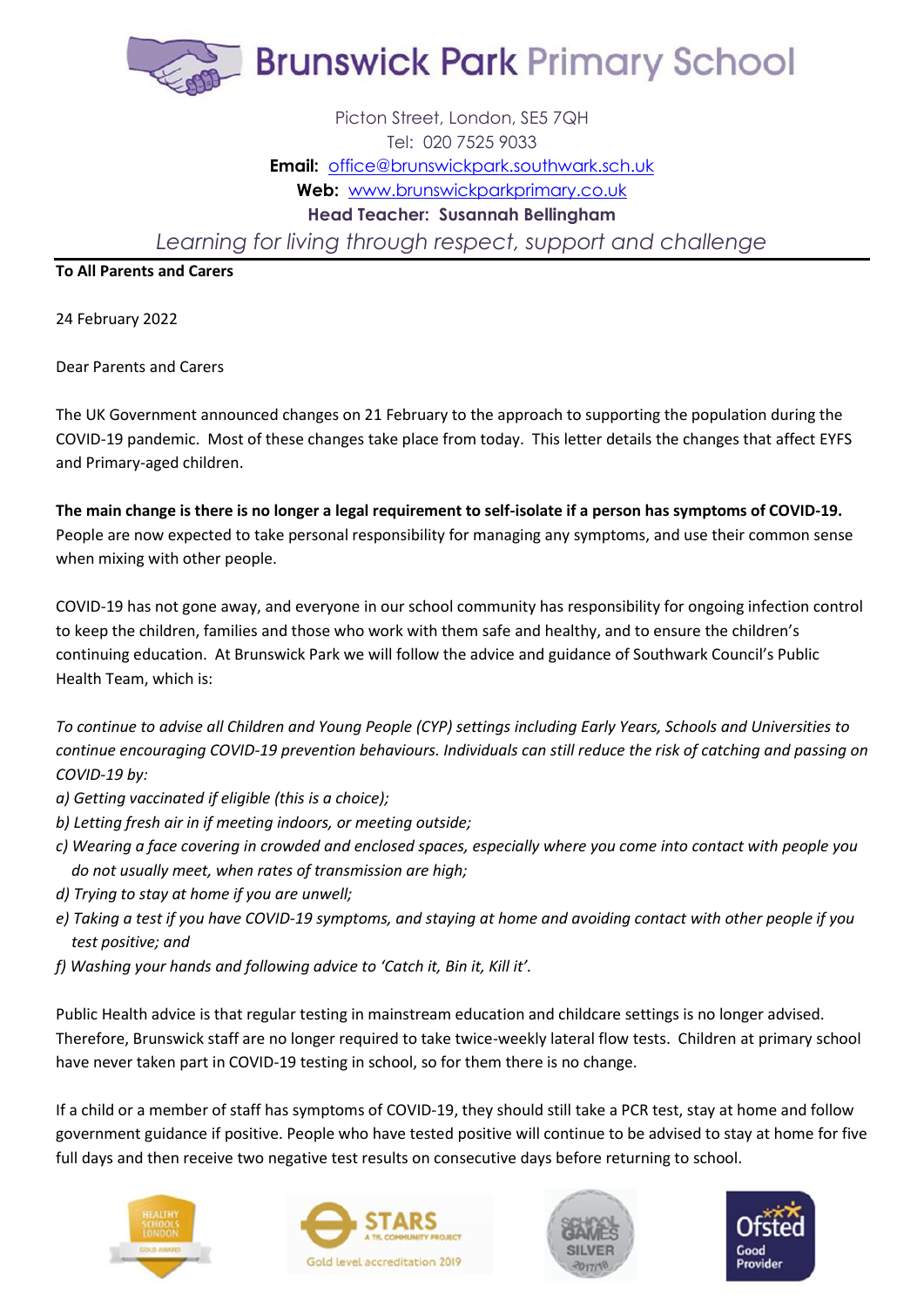If there is an outbreak of COVID-19 at the school, we will still follow our Outbreak Management Plan, which is available to view on the school website. The plan begins with contacting Public Health Southwark, who advises schools about the action to take in their particular circumstances.

## **Here is a summary of the changes to Government Guidance from today:**

From 24 February the Government will:

- Remove the legal requirement to self-isolate following a positive test. Adults and children who test positive will continue to be advised to stay at home and avoid contact with other people for at least 5 full days and then continue to follow the guidance until they have received 2 negative test results on consecutive days.
- No longer ask fully vaccinated close contacts and those aged under 18 to test daily for 7 days, and remove the legal requirement for close contacts who are not fully vaccinated to self-isolate.
- End self-isolation support payments, national funding for practical support and the medicine delivery service will no longer be available.
- End routine contact tracing. Contacts will no longer be required to self-isolate or advised to take daily tests.
- End the legal obligation for individuals to tell their employers when they are required to self-isolate.
- Revoke The Health Protection (Coronavirus, Restrictions) (England) (No. 3) Regulations.

From 24 March, the Government will:

• Remove the COVID-19 provisions within the Statutory Sick Pay and Employment and Support Allowance regulations.

From 1 April, the Government will:

- Remove the current guidance on voluntary COVID-status certification in domestic settings and no longer recommend that certain venues use the NHS COVID Pass.
- Update guidance setting out the ongoing steps that people with COVID-19 should take to minimise contact with other people. This will align with the changes to testing.

## **As a result, here is a summary of what we will do at school from today:**

- Keep the one-way system for entrance and exit;
- Monitor air quality in the school building;
- Keep communal spaces and classrooms well ventilated, using air cleaners where necessary;
- Maintain good hand hygiene and 'Catch it, Bin it, Kill it';
- Maintain our enhanced cleaning regime;
- **Expect that if children have symptoms of COVID-19, parents/carers will take them for a PCR test and keep them at home until the results are received: if they are negative, children will return to school; if they are positive, parents/carers are expected to keep them at home for five full days and then test daily until two negative test results are received on consecutive days before returning them to school, which at the earliest would be Day 7;**
- **Expect staff to do the same;**
- If children show symptoms of COVID-19 at school, we will still contact parents/carers to collect them for a test.

As you can see, for us, very little has changed. Over the last 2 years we have become familiar with COVID-19 management; we just have to keep doing it. It's already second nature, and has become part of life: our way of